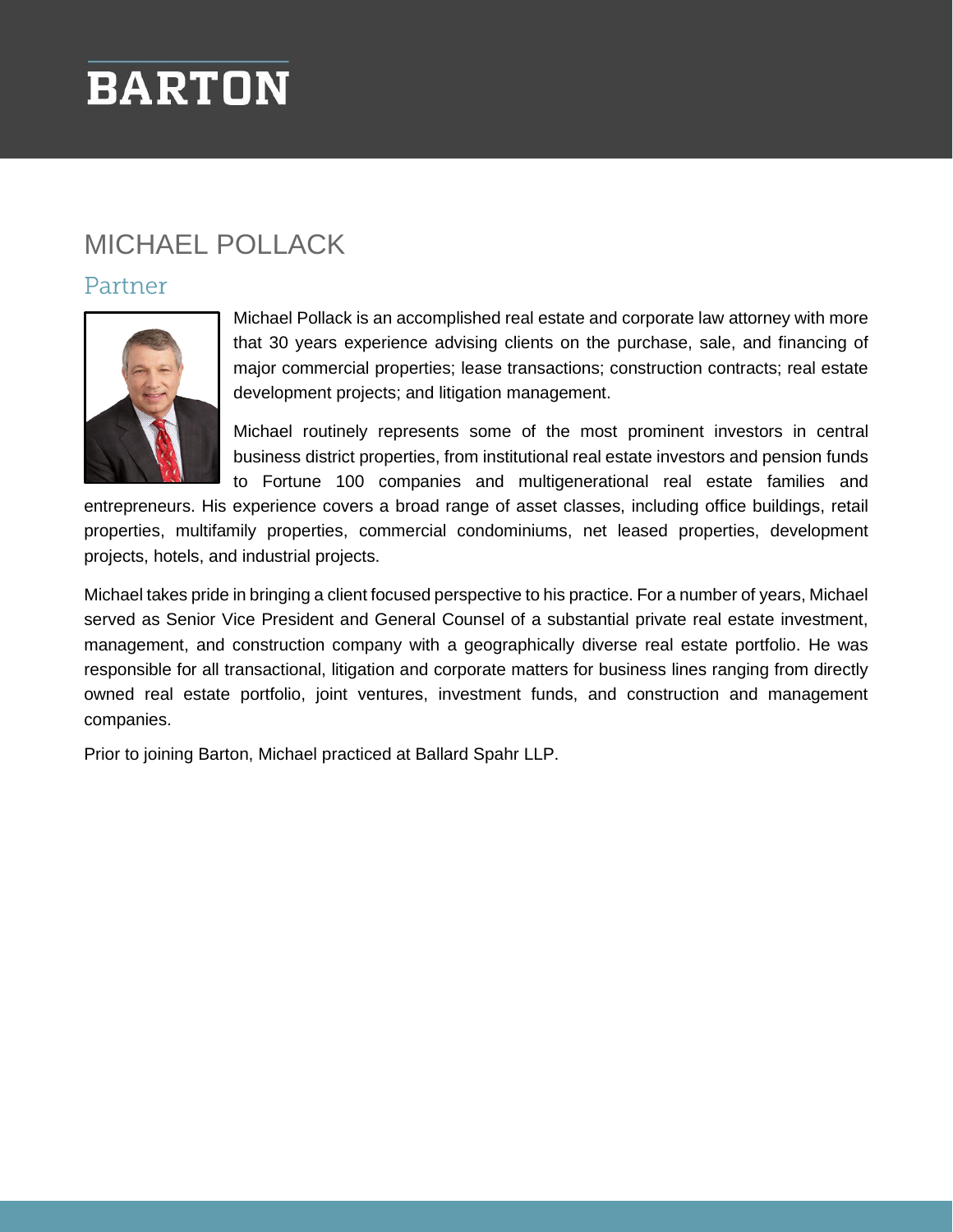# **BARTON**

#### Contact

P: 212.885.8839 F: 212.687.3667 mpollack@bartonesq.com

#### Education

Boston University School of Law, J.D. – Editor, *Commentaries*; Paul J. Liacos Scholar

Cornell University, B.S.

### Admissions

New York Massachusetts (Inactive)

#### Practices

Bankruptcy, Restructuring, and Creditors' Rights Business Transactions Real Estate

## **Industry Experience**

**Cannabis Construction** Finance Food & Hospitality Real Estate

## Memberships

Airport Advisory Board, County of Westchester

New York City Bar Association Real Property Law Committee, Land Use, Planning and Zoning Subcommittee

Planning Board, Town of North Castle

Real Estate Board of New York